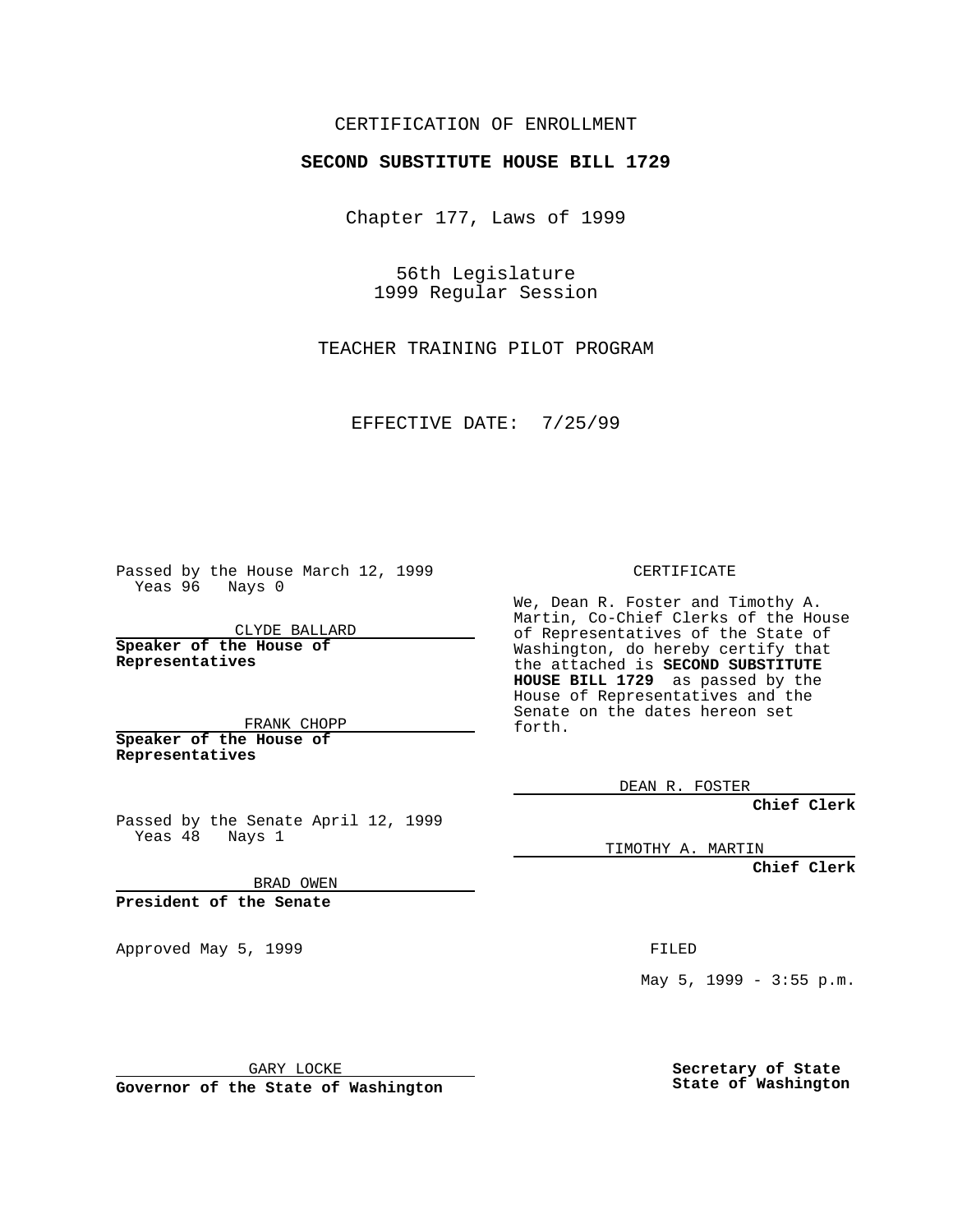## **SECOND SUBSTITUTE HOUSE BILL 1729** \_\_\_\_\_\_\_\_\_\_\_\_\_\_\_\_\_\_\_\_\_\_\_\_\_\_\_\_\_\_\_\_\_\_\_\_\_\_\_\_\_\_\_\_\_\_\_

\_\_\_\_\_\_\_\_\_\_\_\_\_\_\_\_\_\_\_\_\_\_\_\_\_\_\_\_\_\_\_\_\_\_\_\_\_\_\_\_\_\_\_\_\_\_\_

Passed Legislature - 1999 Regular Session

## **State of Washington 56th Legislature 1999 Regular Session**

**By** House Committee on Appropriations (originally sponsored by Representatives Kenney, Carlson, Lantz, Quall, Skinner, Reardon, Gombosky, Edwards, Anderson, Veloria, Edmonds, Dunn, Stensen, McIntire, Kagi, Conway, Regala, Lovick, D. Schmidt, Ogden, Keiser, Dickerson and Santos)

Read first time 03/08/1999.

1 AN ACT Relating to a teacher training pilot program; adding new 2 sections to chapter 28B.80 RCW; creating new sections; and providing an 3 expiration date.

4 BE IT ENACTED BY THE LEGISLATURE OF THE STATE OF WASHINGTON:

 NEW SECTION. **Sec. 1.** There is a need for a coordinated program of teacher training that will involve high schools, community colleges, and four-year institutions of higher education in a collaborative, seamless approach to developing teachers for the kindergarten through twelfth grade system. Therefore, it is the intent of the legislature that an innovative pilot project be established for teacher training and attracting teacher candidates. Furthermore, the legislature intends to establish a pilot program by creating a competitive grant program to assist educational institutions in developing teacher training programs.

 NEW SECTION. **Sec. 2.** (1) The higher education coordinating board, in consultation with the state board of education has the following powers and duties in administering the pilot program established in section 3 of this act: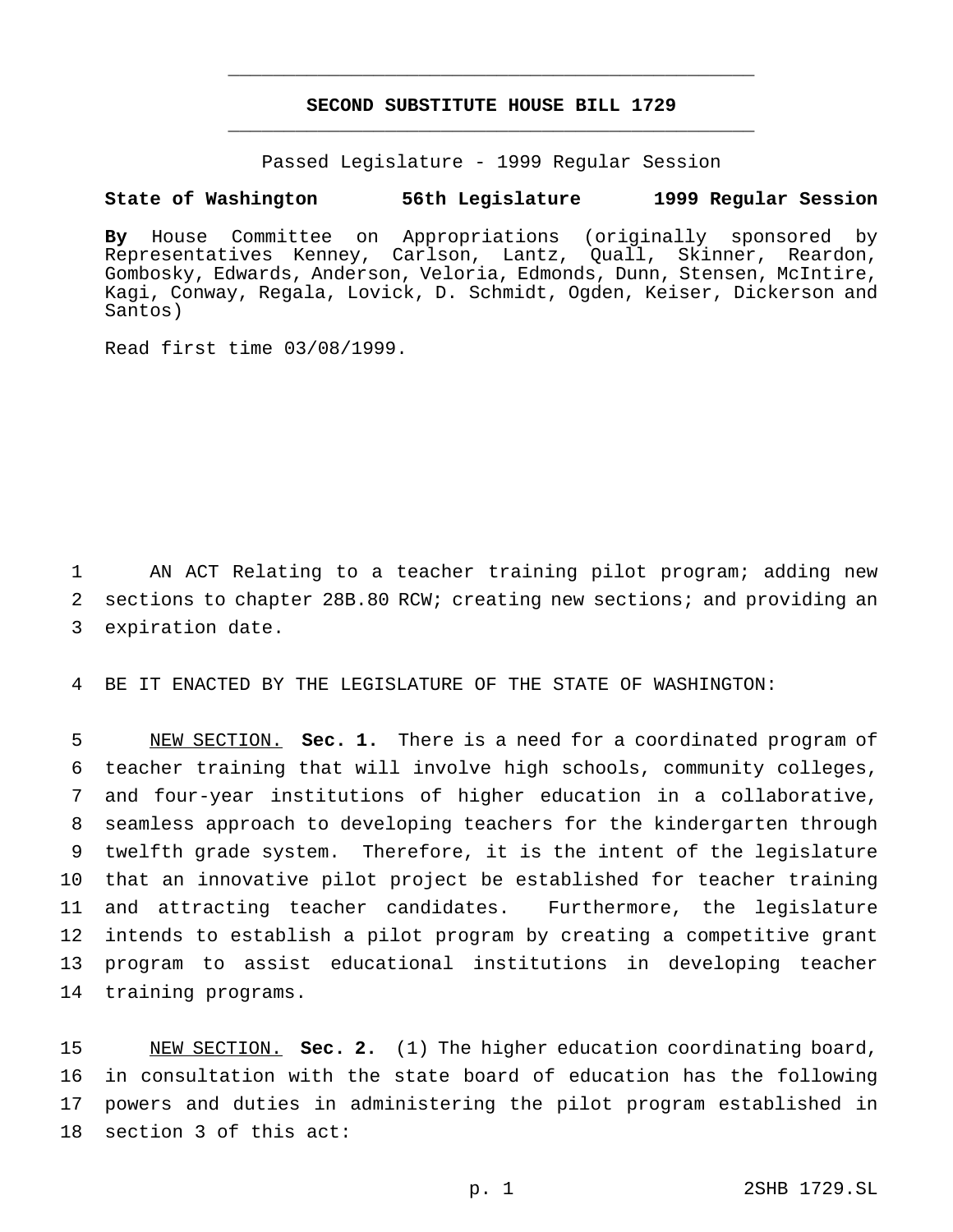(a) To adopt rules necessary to carry out the program;

 (b) To establish one or more review committees to assist in the evaluation of proposals for funding. The review committee shall include individuals with significant experience in higher education in areas relevant to one or more of the funding period priorities and shall include representatives from elementary, two-year, and four-year sectors of education;

 (c) To award grants no later than September 1st in those years when funding is available by June 30th;

 (d) To establish each biennium specific guidelines for submitting grant proposals consistent with the overall goals of the program. During the 1999-2001 biennium, the guidelines shall be consistent with the following desired outcomes of:

 (i) Designing a college-level course for enrollment of selected high school seniors interested in teaching careers and students enrolled in a school-based future teachers academy;

 (ii) Designing discipline-based lower division courses that are thematically linked to state student learning goals, essential academic learning requirements, and upper division courses in the interdisciplinary arts and science curriculum and supportive of teaching areas appropriate for prospective teachers;

 (iii) Designing a preprofessional educational studies minor that would be pursued by prospective kindergarten through eighth grade teachers in conjunction with an interdisciplinary arts and science major;

 (iv) Designing mentoring and service learning activities at the community college level that would provide prospective teachers with an orientation to professional education; and

 (v) Designing a process for satisfying certification requirements that encompasses pedagogical coursework and school-based internships cognizant of the financial constraints of working students.

 (2) The pilot project in this section shall conclude no later than January 1, 2005.

 (3) Beginning on December 31, 2001, the higher education coordinating board shall submit an annual written report to the education and higher education committees of the legislature, the state board of education, and the office of the superintendent of public instruction on the status of the pilot project.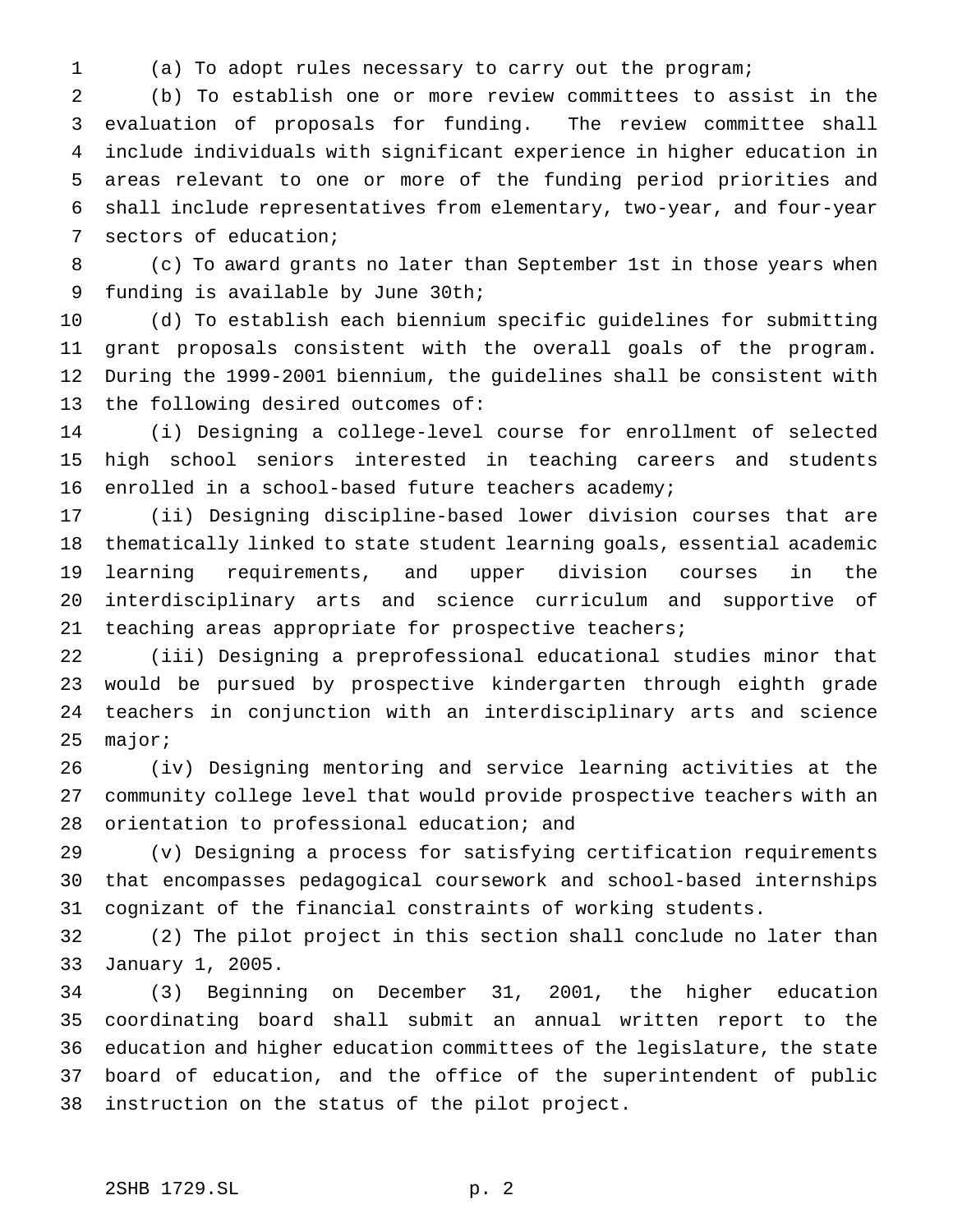NEW SECTION. **Sec. 3.** The Washington teacher training pilot program is established. The higher education coordinating board shall administer the program. Through this program the board may award, on a competitive basis, grants to public institutions of higher education or consortia of institutions to encourage high quality and effective teacher training programs. Grants shall not exceed a two-year period. Strong priority shall be given to proposals that involve shared facilities, shared resources, and cocurricular planning to establish the teacher training program, and to proposals that involve participants from the interdisciplinary arts and science curriculum and professional education faculty as well as classroom teachers from school districts. Institutions of higher education are encouraged to solicit nonstate funds to support this coordinated approach to teacher training.

 NEW SECTION. **Sec. 4.** The higher education coordinating board may solicit and receive such gifts, grants, and endowments from public or private sources as may be made from time to time, in trust or otherwise, for the use and benefit of the purposes of the program and may expend the same or any income therefrom according to the terms of the gifts, grants, or endowments.

 NEW SECTION. **Sec. 5.** The higher education coordinating board teacher training pilot account is established in the custody of the state treasurer. The higher education coordinating board shall deposit in the account all moneys received under section 4 of this act. Moneys in the account may be spent only for the purposes of section 3 of this act. Disbursements from the account shall be on the authorization of the higher education coordinating board. The account is subject to the allotment procedure provided under chapter 43.88 RCW, but no appropriation is required for disbursements.

 NEW SECTION. **Sec. 6.** If specific funding for the purposes of this act, referencing this act by bill or chapter number, is not provided by June 30, 1999, in the omnibus appropriations act, this act is null and void.

 NEW SECTION. **Sec. 7.** Sections 2 through 5 of this act are each added to chapter 28B.80 RCW.